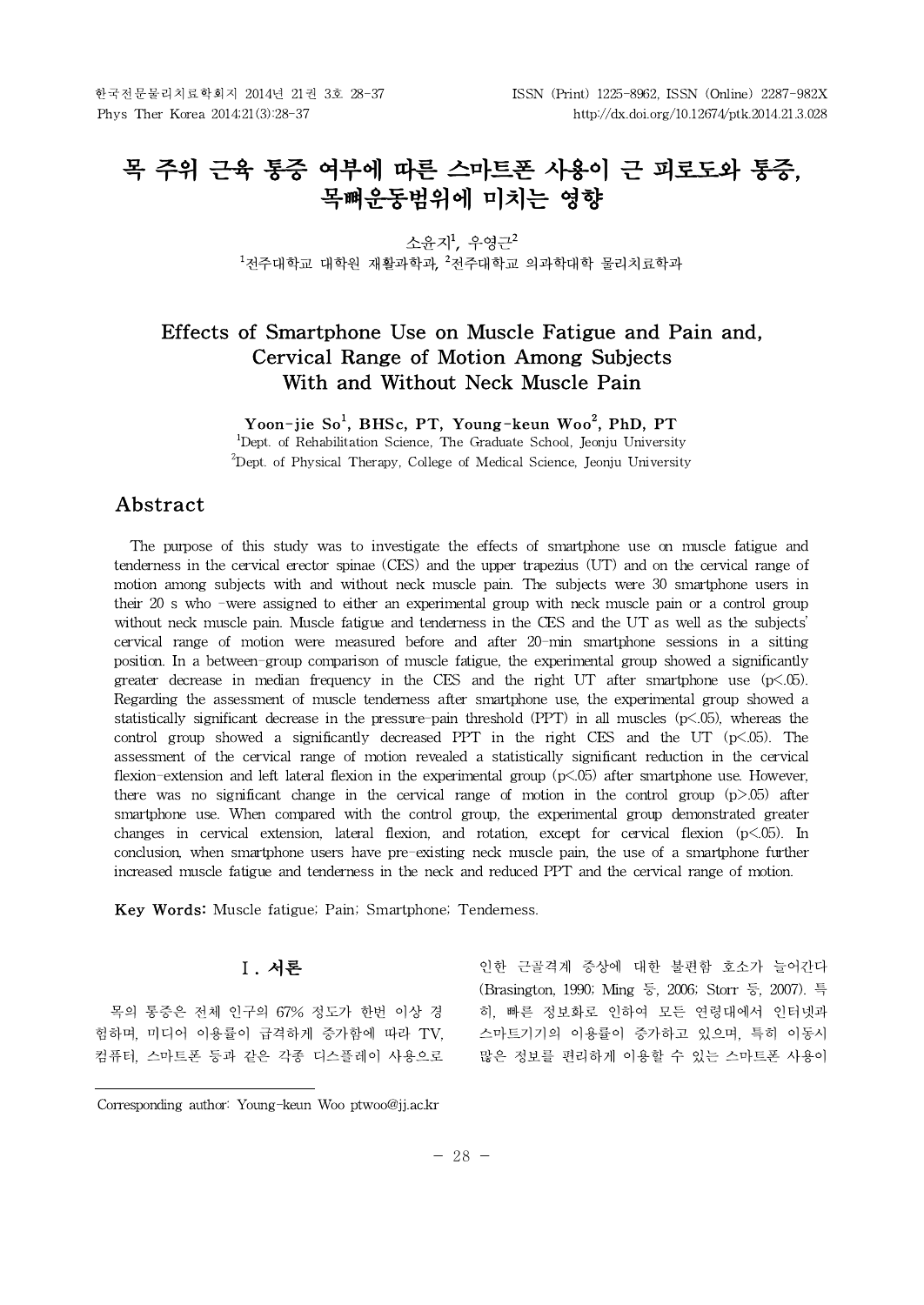급속히 증가하고 있다(Ryu, 2010). 현재 우리나라 스마 트폰 이용률은 남성(80.1%)이 여성(76.8%)보다 높았으 며, 연령별로는 20대가 97.4%로 가장 높고 다음으로 30 대, 10대, 40대 순으로 이용하는 것으로 나타났다 (Korea Internet & Security Agency, 2012). 하지만 인 터넷과 스마트기기의 보편화로 인해 생활의 편리함을 가져왔지만, 이에 따른 문제점도 초래되고 있다.

스마트 기기의 사용으로 인해 유발될 수 있는 대표 적인 근골격계 관련 질환은 근막동통증후군, 상과염, 손 목터널증후군 등이 있으며, 이들 질환은 대부분 반복적 인 사용으로 인한 근섬유의 손상, 급성외상의 누적으로 인한 누적손상, 그리고 근 긴장이 발생하며 주로 어깨 나 목, 허리에서 호발하게 된다(Um, 2013).

원래 사람은 C자 모양의 목뼈를 유지하고 있지만, 목과 어깨 등에 통증이 발생하게 되면, 더욱 증상이 악 화되게 되며, 특히 길거리나 대중교통 이용 시 고개를 숙인 자세로 스마트폰을 사용하는 사람들의 경우 증상 을 더욱 나쁘게 만들 수 있으며, 심하게는 목뼈가 일자 형태로 변형되는 원인이 될 수 있다(Lee, 2013). 또한, 이들 증상이 심해지면 어지럼증이나 두통, 손 저림 증 상을 호소할 수 있으며(Lee, 2013), 작은 화면을 들여다 보기위해 고개를 숙이다 보면 머리가 거북이처럼 구부 정하게 앞으로 나오는 전방머리자세(forward head posture)나 구부정한 자세(slouched posture)를 유발하 게 된다(Yoo, 2012).

스마트폰 사용에 따라 나타날 수 있는 근골격계 증 상 중 목의 통증을 중심으로 파악한 연구에서는 스마트 폰을 장시간 사용할수록 목에 통증을 느끼는 발현증세 가 강해진다고 했고, 어떤 용도로 사용하든 스마트폰의 장시간 사용은 목 통증을 유발한다고 했다(Lee, 2013). Ko 등(2013)의 연구에 의하면 장시간의 스마트폰 사용 시 위등세모근에서 가장 높은 근 피로도가 나타났으며, 주관적인 불편함 또한 높게 나왔다고 하였다. Straker 등(2008)의 연구에서는 휴대용 스마트폰을 사용할 경우, 일반 컴퓨터를 사용할 때 보다 자세가 바르지 않았으 며, 등세모근과 목세움근의 근 활성도가 증가되었다고 하였다. 또한, Yoo(2008)는 DMB폰 시청 시 경추 중립 자세와 경추 굴곡 자세에 따른 목과 어깨의 근전도를 비교하였으며, Berolo 등(2011)은 스마트폰 사용과 상지 의 근골격계 질환과의 관계를 평가한 결과 목(68%), 등 (62%), 어깨(49%)의 통증을 느끼고 있는 것으로 나타 났으며, Chang 등(2007)의 연구에서도 유사한 결과를

보고하였다.

이와 같이 목과 어깨는 스마트폰을 사용함에 있어서 높은 근 피로도가 나타나며, 쉽게 통증을 느끼는 부위 이고 정적인 자세에서 장시간 작업할 경우 위험성이 증 가된다. 따라서 본 연구는 목 주위 근육 통증이 있는 경우, 스마트폰 사용 자세와 근골격계 통증, 근 피로도 의 영향을 연구하고자 스마트폰을 가장 많이 사용하는 20대의 성인을 대상으로 통증이 있는지를 알아보고, 통 증 유무에 따른 스마트폰 사용이 목세움근과 위등세모 근의 근 피로도와 통증 및 목뼈운동범위에 어떤 차이를 보이는지 알아보고자 하였다.

# **Ⅱ. 연구방법**

# **1. 연구대상자**

본 연구는 하루에 3시간에서 5시간 스마트폰을 사용 하는 20대 성인 남녀 30명을 대상자로 하였다. 각 신체 부위에 통증이나 불편감을 평가하는 근골격계 자각증상 설문(National Information Society Agency, 2013)에서 스마트폰 사용 시 목이나 어깨에 통증을 호소하는 성인 남녀 15명을 실험군으로 하고, 통증을 호소하지 않는 성인 남녀 15명을 대조군으로 하였다. 실험군은 시각 통증 척도(visual analogue scale)를 사용하여 통증정도 를 평가하였다(Jin 등, 2003). 눈금이 표시되지 않은 100 ㎜ 길이의 직선 위에 통증 정도를 표시한 후 시작 점에서 거리를 측정하여 점수화하는 방법으로 0점에서 100점까지 점수를 부여하였다. 통증이 없는 상태는 0, 가장 심한 통증 상태는 100으로 정의하였다(Kim, 2009). 실험군의 통증 정도는 평균 35.9 ㎜였다(Table 1). 선천 성 상지 장애가 있거나 수술, 신경학적인 병력이 있는

**Table 1.** General characteristics of subjects (N=30)

|               |                   | Experimental            | Control        |
|---------------|-------------------|-------------------------|----------------|
|               |                   | group                   | group          |
|               |                   | $(n_1=15)$              | $(n_2=15)$     |
| $Height$ (cm) |                   | $168.9 \pm 8.3^{\circ}$ | $166.8\pm 6.0$ |
| Weight (kg)   |                   | $61.7 \pm 14.3$         | 59.6±10.5      |
|               | Age (year)        | $22.1 \pm 1.9$          | $21.1 \pm 2.1$ |
|               | Sex (male/female) | 8/7                     | 8/7            |
| $VAS^b$ (mm)  |                   | $35.9 \pm 22.5$         | ( )            |

 $a<sup>h</sup>$ mean $\pm$ standard deviation, <sup>b</sup>visual analogue scale.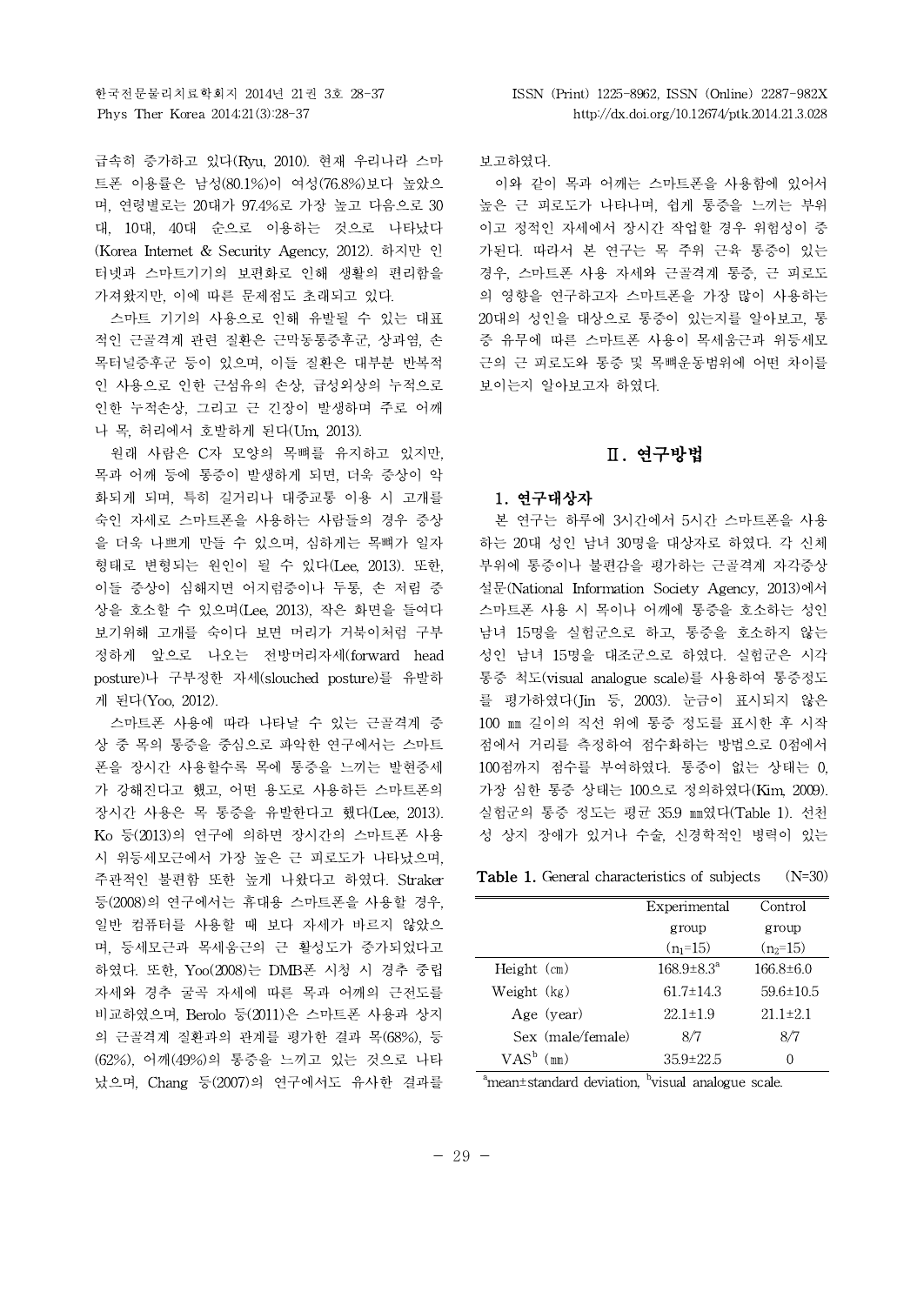경우, 상지에 심각한 부상이 있는 경우에는 대상자에서 제외하였다. 모든 대상자들의 우세손은 오른손이었으며, 연구의 목적과 연구방법에 대해 충분히 설명 한 후, 실 험에 참가하게 하였다.

### **2. 측정 방법**

모든 대상자들의 시작자세를 동일하게 하기 위해 측 각기를 사용하여 엉덩관절과 무릎관절을 90° 굽히고, 발은 바닥에 놓고, 양 손은 다리 위에 편안하게 올려놓 도록 하였다. 먼저 스마트폰 사용 없이 편하게 앉은 자 세에서 1분간 근전도를 측정하고, 목뼈운동범위와 목세 움근과 위등세모근의 압통을 측정하였다. 스마트폰 사 용은 대상자들이 20분간 지속적으로 스마트폰을 사용하 도록 하기 위해 온라인 애니팡 게임을 하도록 하였다. 게임을 시작한 후에는 대상자가 편하게 게임을 할 수 있도록 허리와 목을 굽히는 것을 허락하였다. 스마트폰 을 20분 동안 사용한 후에, 시작 전과 같은 앉은 자세 에서 1분간 근전도를 측정하고, 목뼈운동범위와 목세 움근, 위등세모근의 압통을 동일하게 측정하였다 (Figure 1).

#### 가. 스마트폰(smartphone)

본 연구를 위해 크기 131.9×68.9×8.5 ㎜ (세로×가로× 두께)이며 무게는 145 g인 옵티머스 G (LG-F180L, LG Electronics Co., Ltd., Seoul, Korea) 스마트폰 기기를 사용하였다.

#### 나. 표면근전도(surface electromyography)

표면근전도는 목 주위 근육의 피로도를 측정하기 위 해 Trigno Wireless EMG System 을 사용하였다  $(Tright<sup>TM</sup>$  wireless systems, Delsys Inc., Boston, USA). 본체와 무선으로 신호를 교환하여 검사 직후, 컴퓨터에서 근전도 측정결과를 바로 확인할 수 있다. 본 실험에서 스마트폰을 사용하는 동안 근 활성도가 증 가하는 목세움근(cervical erector spinae)과 위등세모근 (upper trapezius)의 표면근전도를 수집하였다(Straker 등, 2008). 목세움근의 전극은 목뼈 4번 가시돌기에서 2 ㎝ 바깥쪽에 부착하고(Netto와 Burnett, 2006; Strimpakos 등, 2005), 위등세모근의 전극은 목뼈 7번과 어깨뼈봉우 리돌기의 중간지점에서 약간 바깥쪽에 부착하였다 (Hermens 등, 2000). 표본수집률(sampling rate)은 2000 ㎐로 하였고, 고역통과 필터는 10 ㎐, 저역통과 필터는

한국전문물리치료학회지 2014년 21권 3호 28-37 ISSN (Print) 1225-8962, ISSN (Online) 2287-982X Phys Ther Korea 2014;21(3):28-37 http://dx.doi.org/10.12674/ptk.2014.21.3.028



**Figure 1.** Position of smartphone use.

500 ㎐로 설정하였다. 근전도 값을 정량화하기 위해서 기준값을 최대수의적수축(maximum voluntary contraction)으로 하여 표준화하였다. 근 피로의 정도를 평 가하는데 가장 많이 사용하는 대표적인 변수는 평균주 파수(mean power frequency)와 중앙주파수(median power frequency; MDF)이다(Ament 등, 1993; Basmajian과 De Luca, 1985; Christensen 등, 1995). 근 피로도를 평가하기 위해 MDF를 사용하였으며, 특히 중앙주파수는 평균주파수보다 잡음에 강해 근 피로 측 정에 대표적인 변수로 사용된다(Basmajian과 De Luca, 1985).

### 다. 압통

압통의 측정은 CommanderTM Algometer (J-TECH Medical, Ohio, USA)를 사용하였다. 구성은 기록계와 손잡이, 측정기로 이루어졌으며, 기록계에 연결된 스 트랩을 손목에 착용한 후 양손으로 손잡이를 움켜쥐 고 1 ㎏/sec의 속도로 검사 부위에 수직으로 압력을 가한다. 압력이 가해지면 기록계에 전자식으로 수치 가 표시된다. 손잡이 끝에 지름이 0.5 ㎠와 1 ㎠의 두 가지 측정기가 있어 측정하고자 하는 신체부위에 따 라 선택하여 적용할 수 있다. 측정기는 지름이 1 ㎝ 인 것을 사용하여 위등세모근과 목세움근을 검사하였 다. 대상자는 허리를 바로 하고 엉덩관절과 무릎관절 을 90° 구부린 자세로 앉아 손을 무릎 위에 올린 자 세에서 측정하였다.측정위치는 위등세모근은 목뼈 7 번의 가시돌기와 어깨뼈봉우리돌기의 중간지점에서 목세움근은 목뼈 4번의 외측으로 2 ㎝의 지점에서 측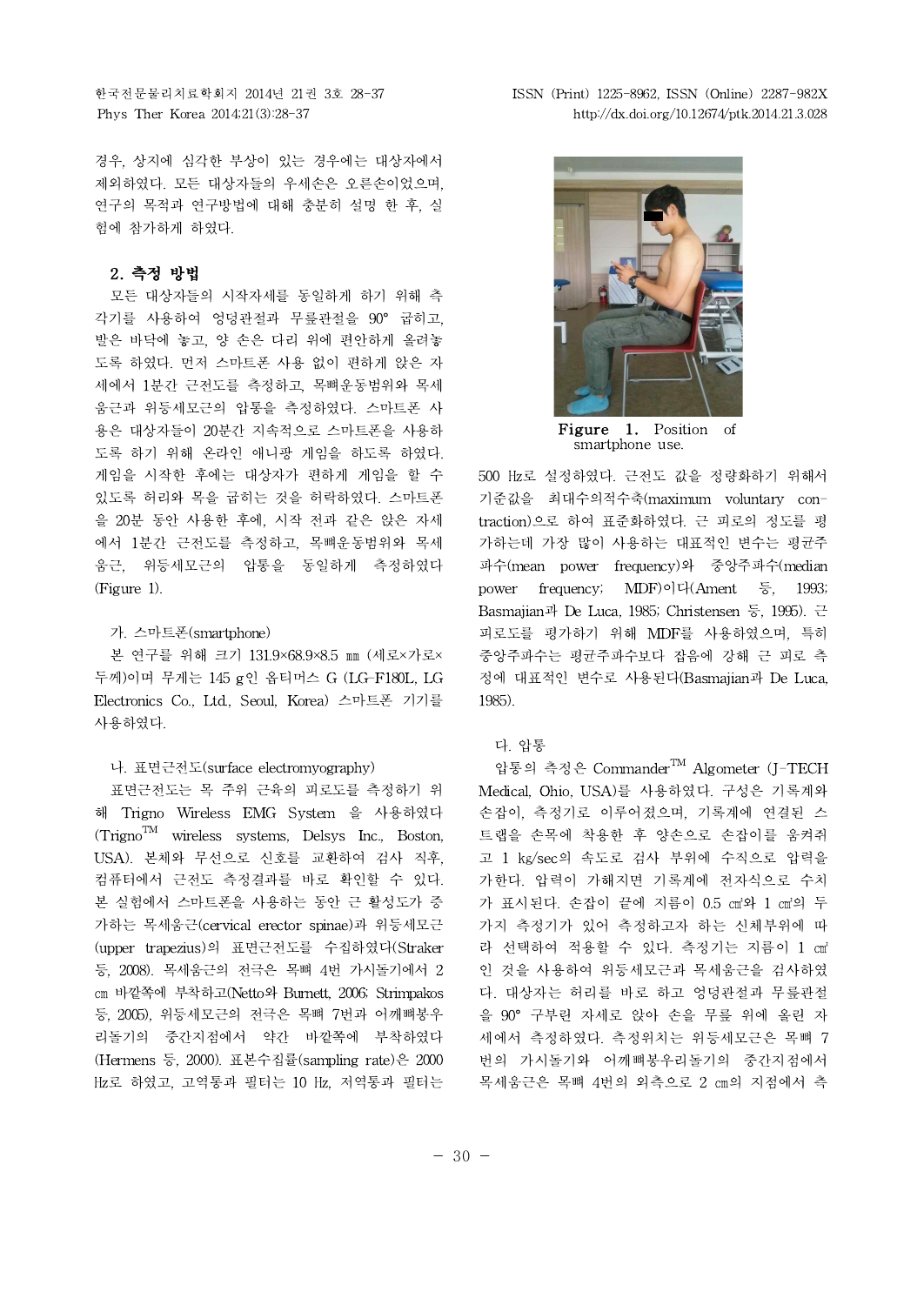정하였다. 압력이 통증을 유발하기 시작할 때 '아' 라 고 말하게 한 후 압력을 가하고, 이 때 계기판에 나 타난 압력을 기록하였다.측정은 본 연구자가 시행하 며 3회 연속 측정하여 평균값을 사용하였다.측정 결 과는 대상자가 알지 못하게 하였다. 손상으로 인한 조직 내 액체의 축적은 압력이 높아져 압통에 대한 역치를 낮춘다(Hasson 등, 1990; Jones 등, 1987). 객 관적인 통증 평가 방법으로 압통역치를 사용한 연구 가 이루어지고 있으며(Cho 등, 2001), 압통의 객관적 인 측정은 근골격계 장애와 관계된 연구에 사용되고 있는 방법 중 하나이다(Fransson-Hall 등, 1994; Onishi 등, 1976).

#### 라. 목뼈운동범위(cervical range of motion)

목뼈운동범위의 측정은 측각기(cervical range of motion goniometer, Sammons Preston, Oklahoma, USA)를 이용하였다. 머리에 착용하면 전면과 좌측면에 중력 측각기가 있어 시상면과 관상면의 굽힘, 폄과 가 쪽굽힘의 정도를 측정할 수 있고, 머리 위쪽에 나침반 측각기가 있어 돌림의 정도를 측정할 수 있다. 측정은 굽힘과 폄, 좌우 가쪽굴곡 그리고 좌우 돌림운동의 범 위를 측정하였다. 측정 방법은 엉덩관절과 무릎관절이 90° 앉은 자세에서 손을 무릎위로 올려놓고 목뼈 중립 자세에서 최대 굽힘, 폄, 좌우 가쪽굴곡, 좌우 돌림을 능동적으로 하도록 하였다(Figure 2). 모든 동작은 연속 으로 3회 반복 측정하여 평균값을 기록하였다. 측정은 스마트폰 사용 전 후에 모두 동일한 한 사람이 수행하 였다. 이 측정기의 검사자간 신뢰도와 검사자내 신뢰도 는 각각 .98, .91로 높은 신뢰도를 보인다(Yoo와 An, 2009).

### **3. 자료분석**

실험군과 대조군의 기본적 특성은 기술통계를 사용 하였으며, 초기 값의 차이를 검증하기 위해 독립 표 본 t-검정(independent t-test)을 실시하였다. 실험군 과 대조군의 스마트폰 사용 전, 후의 집단 내 차이를 검증하기 위해 대응 표본 t-검정(paired t-test)을 실 시하였고, 각 집단 간의 차이를 검증하기 위해 독립 t-검정을 실시하였다. 수집된 자료에 대한 통계분석은 PASW ver. 18.0 프로그램(SPSS Inc., Chicago, IL, USA)을 이용하였고, 통계학적 유의수준은 ɑ=.05로 하 였다.

한국전문물리치료학회지 2014년 21권 3호 28-37 ISSN (Print) 1225-8962, ISSN (Online) 2287-982X Phys Ther Korea 2014;21(3):28-37 http://dx.doi.org/10.12674/ptk.2014.21.3.028



Figure 2. Wearing a goniometer (A: left, B: front).

### **Ⅲ. 결과**

#### **1. 스마트폰 사용에 따른 근 피로도 비교**

스마트폰 사용 전 두 군간에 근 피로도에서는 통계 학적으로 유의한 차이가 없었다(p>.05). 실험군에서는 스마트폰 사용 후 목세움근과 위등세모근 모든 근육에 서 통계적으로 유의한 감소를 보였다(p<.05). 대조군에 서도 스마트폰 사용 후에 목세움근과 위등세모근에서 중앙주파수값이 통계적으로 유의하게 감소하였다(p<.05). 스마트폰 사용 후 실험군과 대조군간에 근 피로도는 목 세움근과 우측 위등세모근에서 실험군이 대조군보다 통 계적으로 유의한 감소 차이를 보였다(p<.05)(Table 2).

#### **2. 스마트폰 사용에 따른 압통 비교**

스마트폰 사용 전 두 군간에 압통에서는 통계학적으 로 유의한 차이가 없었다(p>.05). 실험군에서는 20분간 의 스마트폰 사용 후 모든 근육에서 통계학적으로 유의 한 감소를 보였다(p<.05). 대조군에서는 우측 목세움근 과 우측 위등세모근에서 통계적으로 유의한 감소를 보 였다(p<.05). 스마트폰 사용 후 실험군과 대조군의 압 통은 우측 목세움근과 우측 위등세모근에서 실험군이 대조군보다 통계적으로 유의한 감소 차이를 보였다  $(p<.05)$ (Table 3).

### **3. 스마트폰 사용에 따른 목뼈운동범위의 비교**

스마트폰 사용 전 두 군 사이의 목뼈운동범위에는 통계학적으로 유의한 차이가 없었다(p>.05). 실험군에 서는 스마트폰 사용 후, 목뼈의 굽힘, 폄, 좌측 가쪽굴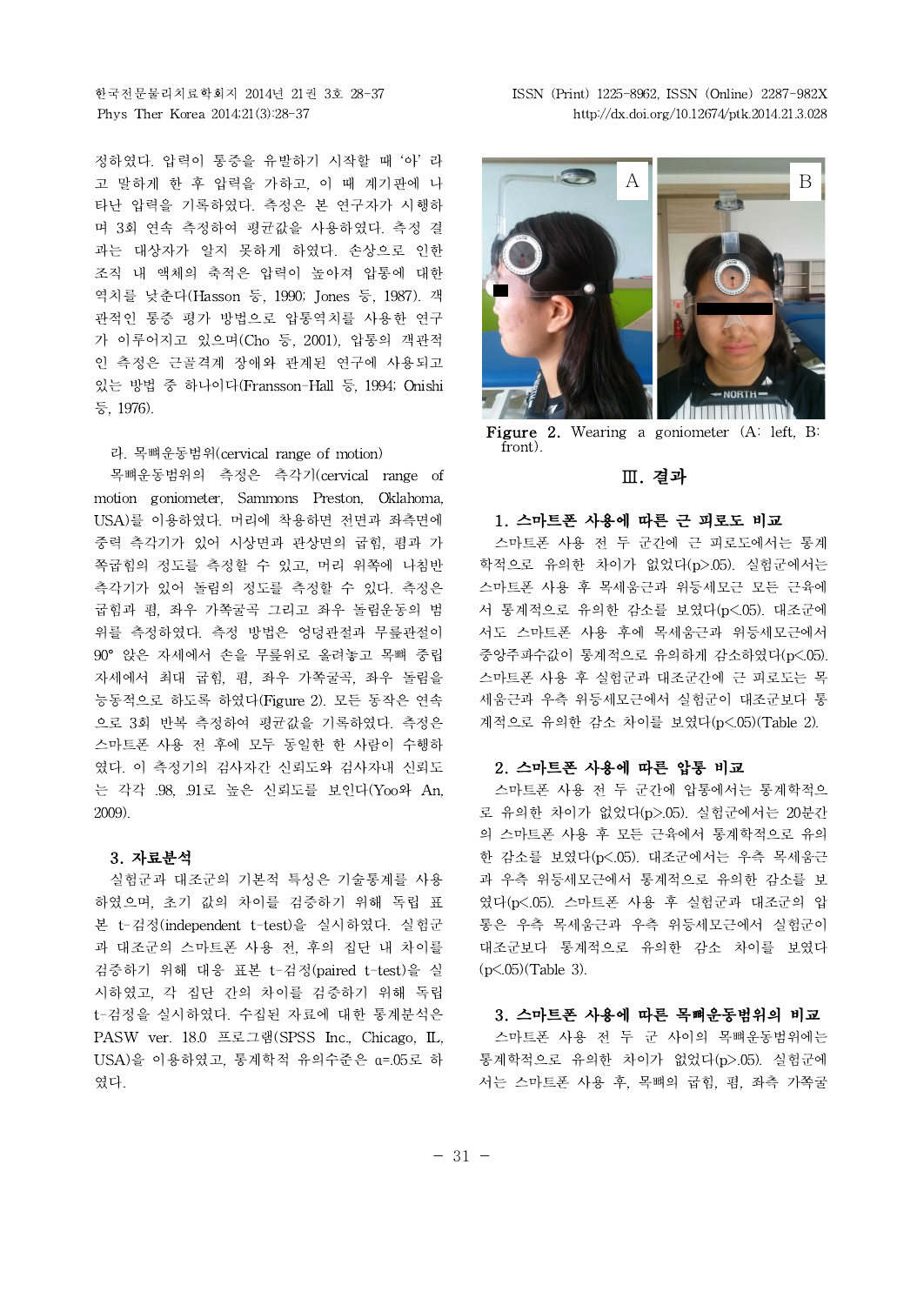곡에서 통계적으로 유의한 감소를 보였다(p<.05). 대조 군에서는 어떤 운동범위에서도 통계적으로 유의한 차이 를 보이지 않았다(p>.05). 스마트폰 사용 후 실험군과

대조군 사이의 목뼈운동범위에는 굽힘을 제외한 모든 운동범위에서 실험군이 대조군보다 통계적으로 유의한 감소 차이를 보였다(p<.05)(Table 4).

|  | <b>Table 2.</b> Comparisons of muscle fatigue in smartphone use |  |  |  |
|--|-----------------------------------------------------------------|--|--|--|
|  |                                                                 |  |  |  |

|                      |              | Experimental group $(n_1=15)$ | Control group $(n_2=15)$ | t       | $\mathbf{p}$ |
|----------------------|--------------|-------------------------------|--------------------------|---------|--------------|
|                      | Before       | $68.16 \pm 8.33$ <sup>a</sup> | $63.53 \pm 8.68$         | 1.49    | .15          |
| Lt. CES <sup>b</sup> | After        | $51.22 \pm 7.99$              | 59.02±8.32               | $-2.62$ | $.01*$       |
|                      | t            | 8.09                          | 8.92                     |         |              |
|                      | $\mathbf{p}$ | $< 01$ <sup>*</sup>           | $< 01$ <sup>*</sup>      |         |              |
|                      | Before       | 64.56±11.97                   | $57.31 \pm 9.88$         | 1.81    | .08          |
|                      | After        | $46.57 \pm 10.48$             | 54.54±8.96               | $-2.24$ | $.03*$       |
| Rt. CES              | t            | 9.85                          | 8.48                     |         |              |
|                      | $\rm p$      | $\leq 01$ <sup>*</sup>        | $\leq 01$ <sup>*</sup>   |         |              |
|                      | Before       | 64.10±10.08                   | 58.72±13.56              | 1.23    | .23          |
|                      | After        | $47.71 \pm 11.08$             | $54.17 \pm 10.38$        | $-1.65$ | .11          |
| Lt. $UT^c$           | t            | 12.97                         | 8.89                     |         |              |
|                      | p            | $\leq 01$ <sup>*</sup>        | $\leq 01$ <sup>*</sup>   |         |              |
|                      | Before       | 64.94±9.61                    | 64.73±14.82              | .05     | .96          |
|                      | After        | 48.73±10.46                   | 59.87±14.64              | $-2.40$ | $.02^*$      |
| Rt. UT               | t            | 29.48                         | 7.15                     |         |              |
|                      | p            | $< 01$ <sup>*</sup>           | $\leq 01$ <sup>*</sup>   |         |              |

 $a<sup>b</sup>$ mean±standard deviation,  $b<sup>b</sup>$ cervical erector spinae,  $c<sup>c</sup>$ upper trapezius,  $\gamma$  = 05.

|  | Table 3. Comparisons of muscle tenderness in smartphone use |  |  |  |  |  |
|--|-------------------------------------------------------------|--|--|--|--|--|
|--|-------------------------------------------------------------|--|--|--|--|--|

|                      |              | Experimental group $(n_1=15)$ | Control group $(n_2=15)$ | t       | p      |
|----------------------|--------------|-------------------------------|--------------------------|---------|--------|
|                      | Before       | $6.24 \pm 1.75^a$             | $5.51 \pm 1.92$          | 1.08    | .29    |
| Lt. CES <sup>b</sup> | After        | $4.10 \pm 1.69$               | $5.04 \pm 1.61$          | $-1.56$ | .13    |
|                      | t            | 8.92                          | 1.54                     |         |        |
|                      | $\mathbf{p}$ | $< 01$ <sup>*</sup>           | .15                      |         |        |
|                      | Before       | $6.02 \pm 1.77$               | $5.71 \pm 1.68$          | .49     | .63    |
|                      | After        | $3.80 \pm 1.40$               | $4.76 \pm .97$           | $-2.19$ | $.04*$ |
| Rt. CES              | t            | 8.48                          | 3.16                     |         |        |
|                      | p            | $< 01$ <sup>*</sup>           | $< 01$ <sup>*</sup>      |         |        |
|                      | Before       | $6.55 \pm 2.04$               | $5.87 \pm 1.20$          | .93     | .36    |
|                      | After        | $4.16 \pm 1.68$               | $5.32 \pm 1.70$          | $-1.88$ | .07    |
| Lt. $UT^c$           | t            | 8.89                          | 2.01                     |         |        |
|                      | $\mathbf{p}$ | $< 01$ <sup>*</sup>           | .07                      |         |        |
|                      | Before       | $6.90 \pm 1.98$               | $6.54 \pm 2.08$          | .49     | .63    |
|                      | After        | $4.37 \pm 1.94$               | $5.85 \pm 1.87$          | $-2.11$ | $.04*$ |
| Rt. UT               | t            | 7.15                          | 2.46                     |         |        |
|                      | $\mathbf{p}$ | $< 01$ <sup>*</sup>           | $.03*$                   |         |        |

 $\alpha$ <sup>a</sup>mean±standard deviation, <sup>b</sup>cervical erector spinae, <sup>c</sup>upper trapezius,  $\gamma$  = 05.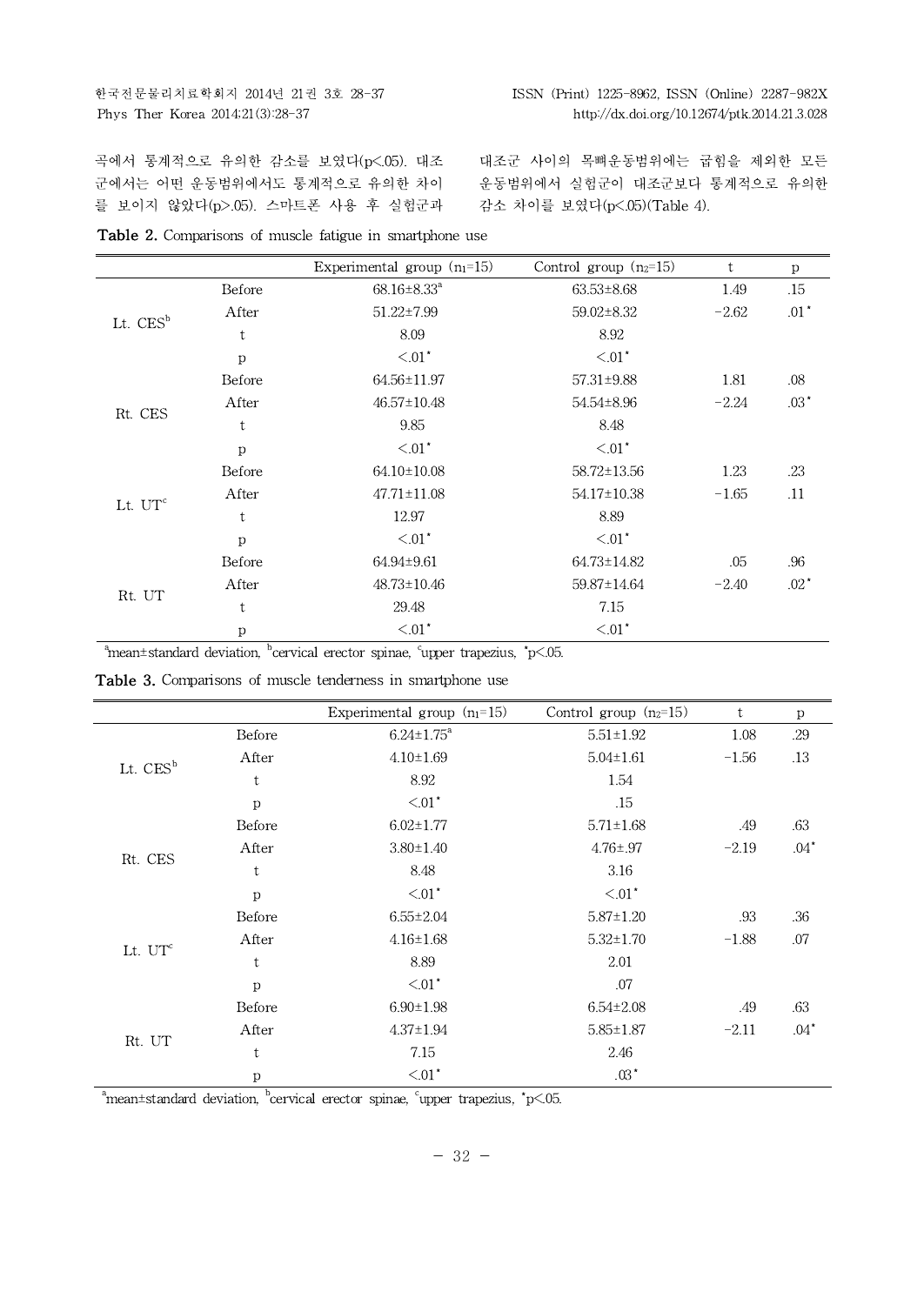|                                                                                                                                                                                                |                             | Experimental group $(n_1=15)$ | Control group $(n_2=15)$ | t       | $\mathbf{p}$      |
|------------------------------------------------------------------------------------------------------------------------------------------------------------------------------------------------|-----------------------------|-------------------------------|--------------------------|---------|-------------------|
|                                                                                                                                                                                                | Before                      | $60.96 \pm 12.72^a$           | $57.71 \pm 10.88$        | .75     | .46               |
|                                                                                                                                                                                                | After                       | $51.36 \pm 9.15$              | 55.67±10.47              | $-1.20$ | .24               |
|                                                                                                                                                                                                | t                           | 3.37                          | .75                      |         |                   |
| Flexion<br>Extension                                                                                                                                                                           | $\mathbf{p}$                | $< 01$ $^{\star}$             | .46                      |         |                   |
|                                                                                                                                                                                                | Before                      | 61.07±11.36                   | 65.78±8.10               | $-1.31$ | .20               |
| After<br>t<br>$\mathbf{p}$<br>Before<br>After<br>Lt. bending<br>$\mathbf t$<br>$\mathbf{p}$<br>Before<br>After<br>Rt. bending<br>t<br>p<br>Before<br>After<br>Lt. rotation<br>t<br>p<br>Before |                             | $51.22 \pm 10.47$             | 64.67±10.59              | $-3.50$ | $< 01$ $^{\star}$ |
|                                                                                                                                                                                                |                             | 4.51                          | .36                      |         |                   |
|                                                                                                                                                                                                | ${<}.01\ensuremath{^\star}$ | .73                           |                          |         |                   |
|                                                                                                                                                                                                |                             | 44.16±8.50                    | 43.11±5.44               | .40     | .69               |
|                                                                                                                                                                                                |                             | 39.76±6.65                    | 45.58±6.33               | $-2.46$ | $.02*$            |
|                                                                                                                                                                                                |                             | 2.59                          | $-1.80$                  |         |                   |
|                                                                                                                                                                                                |                             | $.02^*$                       | .09                      |         |                   |
|                                                                                                                                                                                                |                             | 37.11±7.42                    | 36.91±6.46               | .08     | .94               |
|                                                                                                                                                                                                |                             | 33.98±6.51                    | 39.56±6.96               | $-2.27$ | $.03*$            |
|                                                                                                                                                                                                |                             | 2.01                          | $-1.75$                  |         |                   |
|                                                                                                                                                                                                |                             | .06                           | .10                      |         |                   |
|                                                                                                                                                                                                |                             | 63.07±9.17                    | 64.89±9.21               | $-.54$  | .59               |
|                                                                                                                                                                                                |                             | 59.76±9.52                    | 68.71±11.52              | $-2.32$ | $.03*$            |
|                                                                                                                                                                                                |                             | 1.12                          | $-2.05$                  |         |                   |
|                                                                                                                                                                                                |                             | .28                           | .06                      |         |                   |
|                                                                                                                                                                                                |                             | 68.25±6.06                    | 68.76±8.88               | $-.18$  | .86               |
|                                                                                                                                                                                                | After                       | 64.76±8.15                    | $72.51 \pm 10.14$        | $-2.31$ | $.03*$            |
|                                                                                                                                                                                                | $\mathbf t$                 | 1.86                          | $-2.16$                  |         |                   |
| Rt. rotation                                                                                                                                                                                   | $\mathbf{p}$                | .08                           | .05                      |         |                   |

| <b>Table 4.</b> Comparisons of cervical range of motion in smartphone use |  |  |  |  |  |  |
|---------------------------------------------------------------------------|--|--|--|--|--|--|
|---------------------------------------------------------------------------|--|--|--|--|--|--|

 $n_{\text{mean} \pm \text{standard deviation}}$ ,  $n_{\text{p}} < .05$ .

### **Ⅳ. 고찰**

본 연구는 스마트폰을 사용하는 성인 남녀 중 목과 어깨 주위 통증 유무에 따라 스마트폰을 사용했을 때, 근 피로도와 압통, 목뼈운동범위에 어떠한 차이가 있는 지 알아보고자 하였다. 20대의 성인남녀를 대상으로 스 마트폰 사용 시 목과 어깨 주위에 통증을 호소하는 대 상자를 선정하여 실험군으로 하고, 통증이 없는 대상자 를 대조군으로 하였다. 두 군 모두에게 20분 동안의 스 마트폰 게임을 하게 한 후, 목과 어깨 주의 근육의 근 피로도와 압통, 목뼈운동범위에 어떠한 변화가 있는지 알아보았다. 연구결과 근 피로도에서 실험군과 대조군 모두에서 스마트폰 사용 후에 중앙주파수값이 유의하게 감소하였으며, 스마트폰 사용 후 실험군과 대조군의 차 이를 보면 목세움근과 우측 위등세모근에서 중앙주파수 값의 유의한 차이를 보였다. 압통에서는 스마트폰 사용 후 실험군에서는 모든 부위에서 압통의 역치가 유의하 게 감소하였고, 대조군에서는 우측 목세움근과 우측 위 등세모근에서 압통 역치의 유의한 감소가 있었다. 스마 트폰 사용 후 실험군과 대조군의 차이를 보면 우측 목 세움근과 우측 위등세모근에서 유의한 차이가 있었다. 목뼈운동범위는 실험군에서는 스마트폰 사용 후 굽힘, 폄, 좌측 가쪽굽힘에서 유의한 차이를 보였으나 대조군 에서는 유의한 차이가 없었다. 스마트폰 사용 후 실험 군과 대조군의 차이로는 굽힘을 제외한 모든 운동범위 에서 유의한 차이를 보였다.

본 연구 결과에서 스마트폰 사용 후 중앙주파수의 유의한 감소가 실험군과 대조군 모두에서 나타났다. 스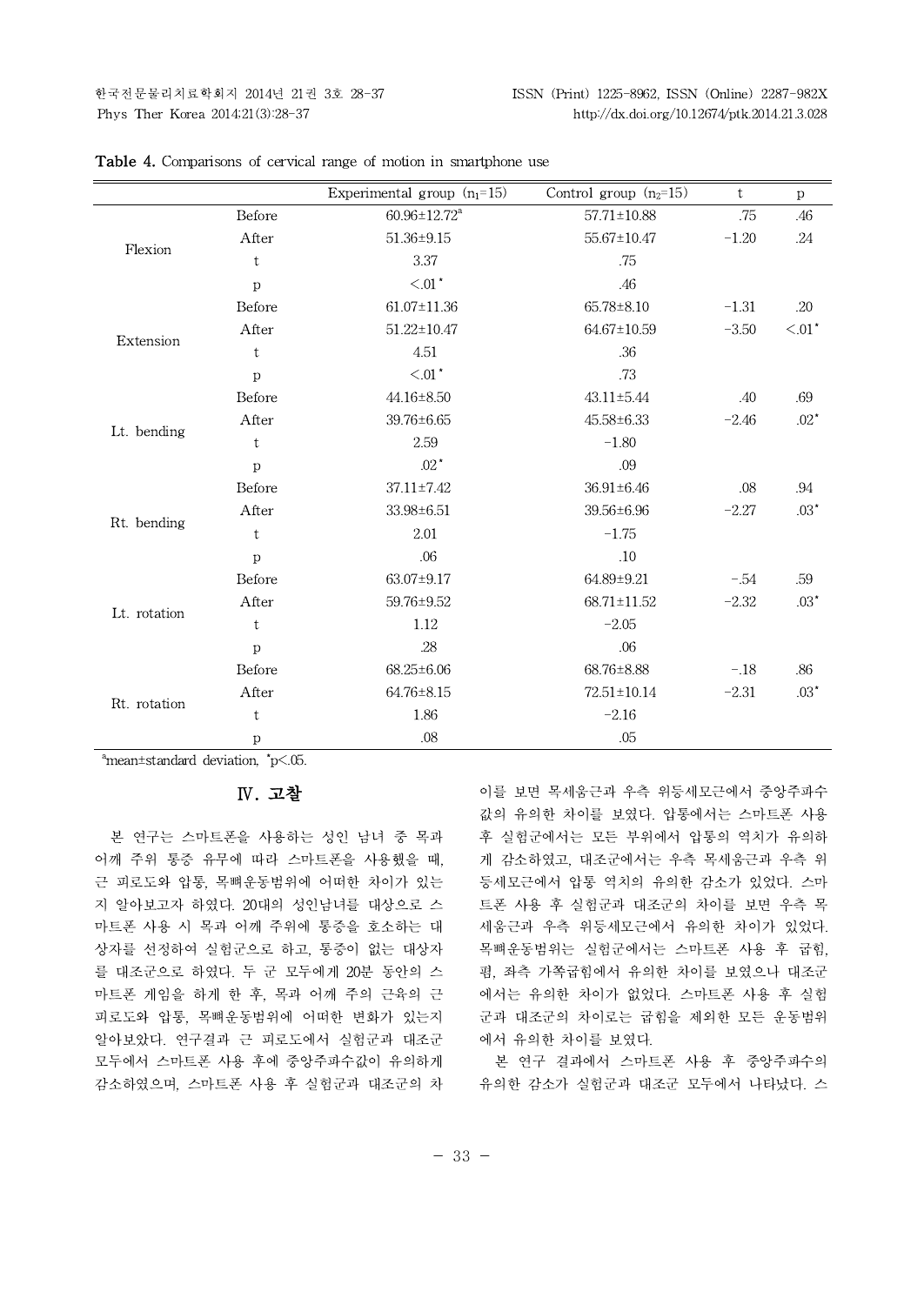마트폰 사용 후 실험군과 대조군 사이에서도 목세움근 과 우측 위등세모근의 근 피로도에 유의한 차이가 나타 났다. Park 등(2013)의 연구에서 20분간 스마트폰을 사 용한 후 목세움근과 위등세모근의 근 피로도를 알아본 연구에서도 중앙주파수값이 유의하게 감소하였으며, Grace와 Keith(2008)는 오른손잡이 남녀를 대상으로 중 앙에 위치한 스크린을 사용하는 동안 근 활성도에 대해 알아본 연구에서도 우측 목뼈세움근과 위등세모근에서 근 활성도가 높게 나타난다고 보고하였으며, Straker 등 (2008)은 책을 보는 동안 비대칭적인 자세로 목과 머리 의 굽힘이 발생하여 우측 목뼈세움근과 위등세모근의 근 활성도가 증가한다고 하였다. 또한, Ko 등(2013)은 우측 위등세모근에 근피로도가 증가하여 표면근전도의 중앙주파수가 감소한다고 하였다. 스마트폰은 노트북이 나 데스크탑보다 작고 낮은 화면의 위치로 인해 몸과 고개를 앞으로 숙인 자세를 만들게 되며(Shin과 Zhu, 2011), 대부분 한 자세로 스마트폰을 사용하므로 근육 이나 관절에 나쁜 영향을 끼치며 자세까지 좋지 않다면 더 많은 근 긴장과 근육통을 일으킬 수 있다(Yoo, 2012). 특히 스마트폰 사용량이 많은 지하철,버스 등에서 갑자 기 출발하거나 정지할 때 목이 꺽이면 작은 충격에도 목디스크를 유발할 가능성이 높다고 하였다(Korea Economy, 2012). 이것은 스마트폰 사용 자세가 비대칭 적이며 편측 경부나 상지에 근 피로도를 유발 할 수 있 으며, 근골격계 질환이 발생할 수 있다는 것을 알 수 있다.

본 연구 결과에서 스마트폰 사용 전 실험군과 대조 군간의 압통에는 유의한 차이가 없었다. 이는 실험군 선정 시 만성적인 목 주위 통증이 아닌 스마트폰 사용 시 통증을 호소하는 성인을 대상자로 선정하였기 때문 이며 스마트폰 사용 후 압통의 변화를 보면 실험군에서 는 모든 근육에서 압통의 역치가 낮아졌고, 대조군에서 는 우측 목세움근과 우측 위등세모근에서만 압통의 유 의한 변화를 보였다. 실험군과 대조군 간에는 우측 목 세움근과 우측 위등세모근에서 유의한 차이를 보였다. Roh 등(1997)은 영상표시단말기(vidual display terminal) 를 사용하는 작업자를 대상으로 압통역치를 측정했을 때, 영상표시단말기를 사용하는 작업자가 대조군에 비해 목 과 어깨의 압통 역치가 낮은 것으로 나타났다. Cho 등 (2001), Sin과 Park(1996)의 연구에서도 영상표시단말기 를 사용하는 작업자 중에서 통증을 호소하는 집단이 통 증이 없는 집단보다 압통역치가 더 낮다고 하였다. Hwang-bo(2008)는 장시간의 스마트기기 사용은 병리 적인 문제를 야기하는 두부전방자세의 원인이 될 수 있 고, 등세모근이나 관자근의 지속적인 근 수축으로 통증 의 역치가 감소한다고 하고, 컴퓨터의 사용시간이 증가 됨에 따라 통증 역치에도 유의한 감소를 나타낸다고 하 였다. Lee(2013)는 스마트폰을 눈높이로 든 자세로 사 용한 군에서는 목 통증을 거의 느끼지 못했지만 고개를 수그린 자세에서 스마트폰을 사용한 군에서는 통증을 느끼는 정도가 58%로 심한 것으로 보고하였으며, 스마 트폰의 사용시간이 증가함에 따라 목과 어깨, 팔, 손에 서 통증을 호소하는 대상자가 많다고 보고하였다. 이것 은 스마트폰 사용 시 잘못된 자세의 습관화로 인해 편 측 경부나 상지에 통증이 증가하고 이로 인해 압통 평 가 시 압통역치가 낮아지는 것으로 볼 수 있다. 특히, 오른손이 우세손인 성인을 대상으로 한 본 연구에서는 우측 목세움근과 우측 위등세모근의 지속적인 근 수축 으로 인해 압통 역치의 유의한 감소가 나타나는 것을 볼수 있는데, 이는 스마트폰 사용 시 상대적으로 왼손 을 적게 사용해 왼쪽 어깨와 목이 오른쪽보다 적은 부 하를 받았기 때문으로 추측할 수 있다.

본 연구 결과에서 스마트폰 사용 후 목뼈운동범위의 변화를 보면 굽힘을 제외한 모든 운동범위에서 유의한 감소를 보였다. 실험군에서는 스마트폰 사용 후 굽힘, 폄, 좌측 가쪽굽힘에서 유의한 감소를 보였으나 대조군 에서는 유의한 차이가 없었다. Dall'Alba 등(2001)에 의 하면 목의 높은 근 피로도로 인해 경부통증이 쉽게 발 생하고, 이미 발생한 목 통증은 만성화되는 경향이 있 으며, 목 통증이 있는 환자에게 목뼈 굽힘과 폄의 관절 운동범위가 감소된다고 하였으며, Jung(2005)은 만성목 통증 환자들의 목뼈운동범위 검사에서 통증으로 인해 목뼈의 굽힘과 폄, 좌측, 우측의 가쪽굽힘에서도 운동범 위가 감소되었으며, Bae 등(2001)은 머리 및 목의 비정 상적인 자세에 의한 균형이상은 머리와 목의 운동범위 에 제한을 가져올 수 있다고 하였다. Kim(2001)은 만성 적인 목통증환자의 경우에는 목 주위 근육, 건, 인대 등 의 과 긴장성 변화가 고착화(fixation) 되고, 그 결과로 목뼈의 가쪽굽힘에 과도한 긴장 상태로 영향을 준다고 하였다. Kim 등(2013)은 스마트폰 사용 시 목뼈와 허리 뼈의 굽힘을 유발하며, 앉은 자세에서 장시간 사용 할 경우 이차적인 근골격계 문제를 유발할 수 있다고 하였 다. 본 연구에서 스마트폰 사용 후 목과 어깨 주위 근 육의 과 긴장성으로 인해 통증이 발생하고 이로 인해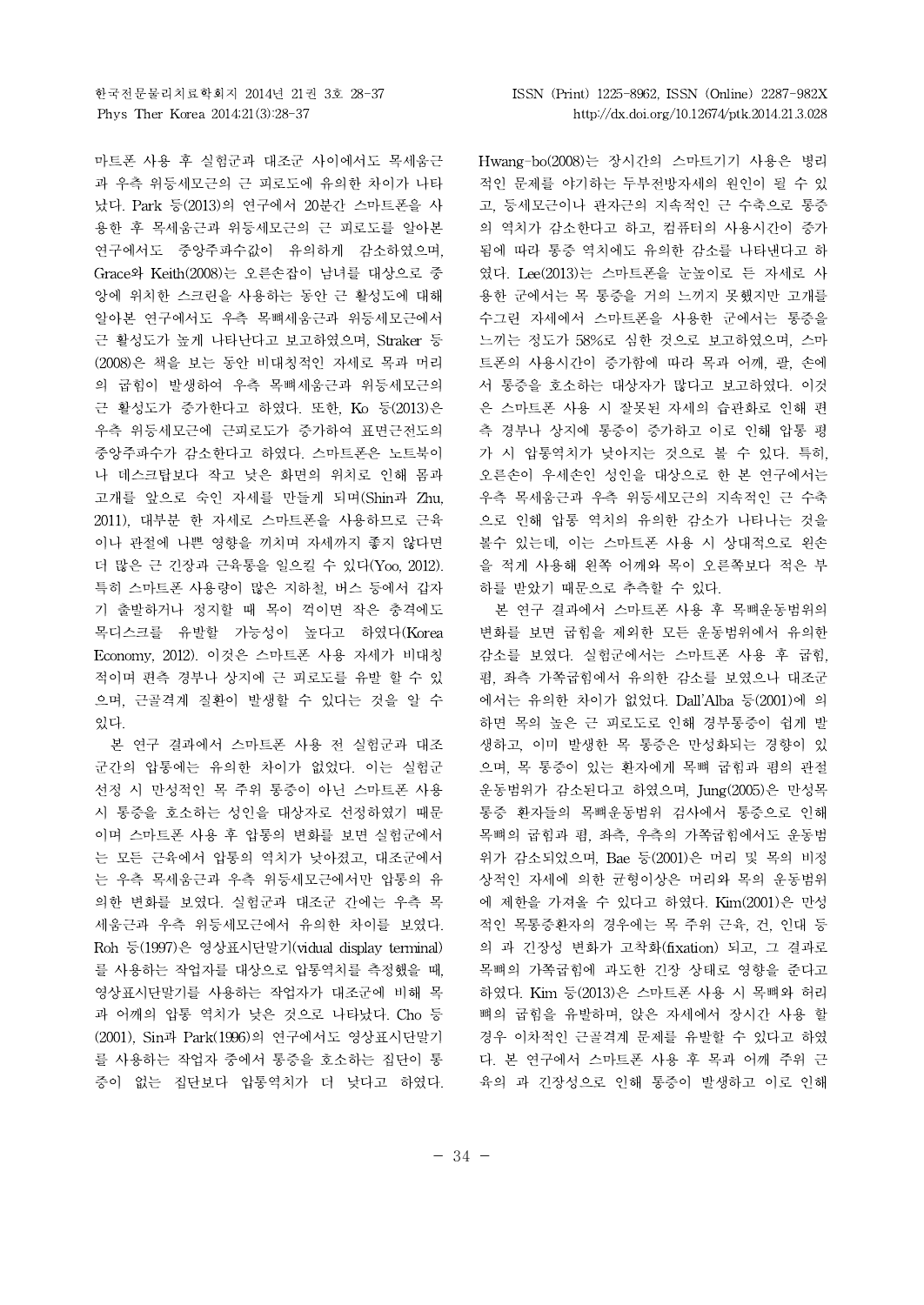목뼈운동범위가 감소한 것으로 볼 수 있다.

본 연구는 연구 대상자가 적어 연구 결과를 모든 대 상자들에게 일반화 시키는데 어려움이 있으며, 추적조 사가 이루어지지 않아 연구결과를 통해 장기적인 변화 를 예측하기에 어려움을 가지고 있다. 또한, 스마트폰 사용 자세를 보면 앉은 자세에서 등과 허리를 의자에 기대지 않고 양 손을 사용하여 게임을 하도록 하였다. 스마트폰 사용 자세는 선 자세에서 앉은 자세까지 다양 하며, 한손이나 두손 사용에 따라 목과 상지의 근 활성 도와 피로도, 통증정도가 달라질 수 있다. 따라서 향후 연구에서는 이런 제한점들을 보완한 연구가 이루어져야 할 것이다.

# **Ⅴ. 결론**

본 연구는 목 주위 근육의 통증 유무에 따라 스마트 폰 단시간 사용 후 근 피로도와 압통, 목뼈운동범위의 차이를 알아보기 위해 시행하였다. 정상 성인을 대상으 로 목 주위 통증 유무에 따라 두 군으로 나눈 후, 앉은 자세에서 20분 동안 스마트폰 게임을 하게 하고, 스마 트폰 사용 전과 후에 목세움근과 위등세모근의 근 피로 도, 압통, 목뼈운동범위의 변화를 측정하였다. 본 연구 결과 목 주위 근육의 통증이 있는 경우 스마트폰 사용 은 근육의 피로도와 통증을 더욱 증가시키고, 압통역치 와 목뼈운동범위가 감소하는 것을 알 수 있었다. 이는 스마트폰 사용 시 목과 어깨 근육의 피로도와 통증이 증가한다는 것을 알 수 있었다. 따라서 향후 연구에서 는 근 피로도와 통증을 최소화 시키면서 스마트폰을 사 용할 수 있는 이상적인 자세에 대해 연구가 필요할 것 으로 사료된다.

## **References**

- Ament W, Bonga GJ, Hof AL, et al. EMG median power frequency in an exhausting exercise. J Electromyogr Kinesiol. 1993;3(4):214-220. http:// dx.doi.org/10.1016/1050-6411(93)90010-T
- Bae SS, Kim BJ, Lee KH. A study of muscle imbalance of head, cervical and shoulder region. J Korean Soc Phys Ther. 2001;13(3):769-776.
- Basmajian JV, De Luca CJ. Muscle Alive: Their functions revealed by electromyography. 5th ed. Baltimore, Williams & Wilkins, 1985:124-125.
- Berolo S, Wells RP, Amick BC 3rd. Musculoskeletal symptoms among mobile hand-held device users and their relationship to device use: A preliminary study in a Canadian university population. Appl Ergon. 2011;42(2):371-378. http://dx.doi.org/ 10.1016/j.apergo.2010.08.010
- Brasington R. Nintendinitis. N Engl J Med. 1990;322 (20):1473-1474.
- Chang CH, Amick BC Ⅲ, Menendez CC, et al. Daily computer usage correlated with undergraduate students' musculoskeletal symptoms. Am J Ind Med. 2007;50(6):481-488.
- Cho SG, Seo JC, Choi DY, et al. Effects of acupuncture on upper back myofascial pain and pain pressure threshold. J Kor Acupunct Moxibust. 2001;18(5):1-10.
- Christensen H, Soqaard K, Jensen BR, et al. Intramuscular and surface EMG power spectrum from dynamic and static contractions. J Electromyogr Kinesiol. 1995;5(1):27-36.
- Dall'Alba PT, Sterling MM, Treleaven JM, et al. Cervical range of motion discriminates between asymptomatic persons and those with whiplash. Spine (Phila Pa 1976). 2001;26(19):2090-2094.
- Fransson-Hall C, Torgén M, Kilbom A. Hand grip strength and pressure-pain threshold in relation to exposure to hand-intensive work tasks. J Occup Environ Med. 1994;12(2):123-125.
- Hasson S, Mundorf R, Barnes W, et al. Effect of pulsed ultrasound versus placebo on muscle soreness perception and muscular performance. Scand J Rehabil Med. 1990;22(4):199-205.
- Hermens HJ, Freriks B, Disselhorst-Klug C, et al. Development of recommendations for SEMG sensors and sensor placement procedures. J Electromyogr Kinesiol. 2000;10(5):361-374.
- Hwang-Bo G. Analysis of the change of the neck pressure pain threshold in long term computer users. Journal of Korea Contests Association.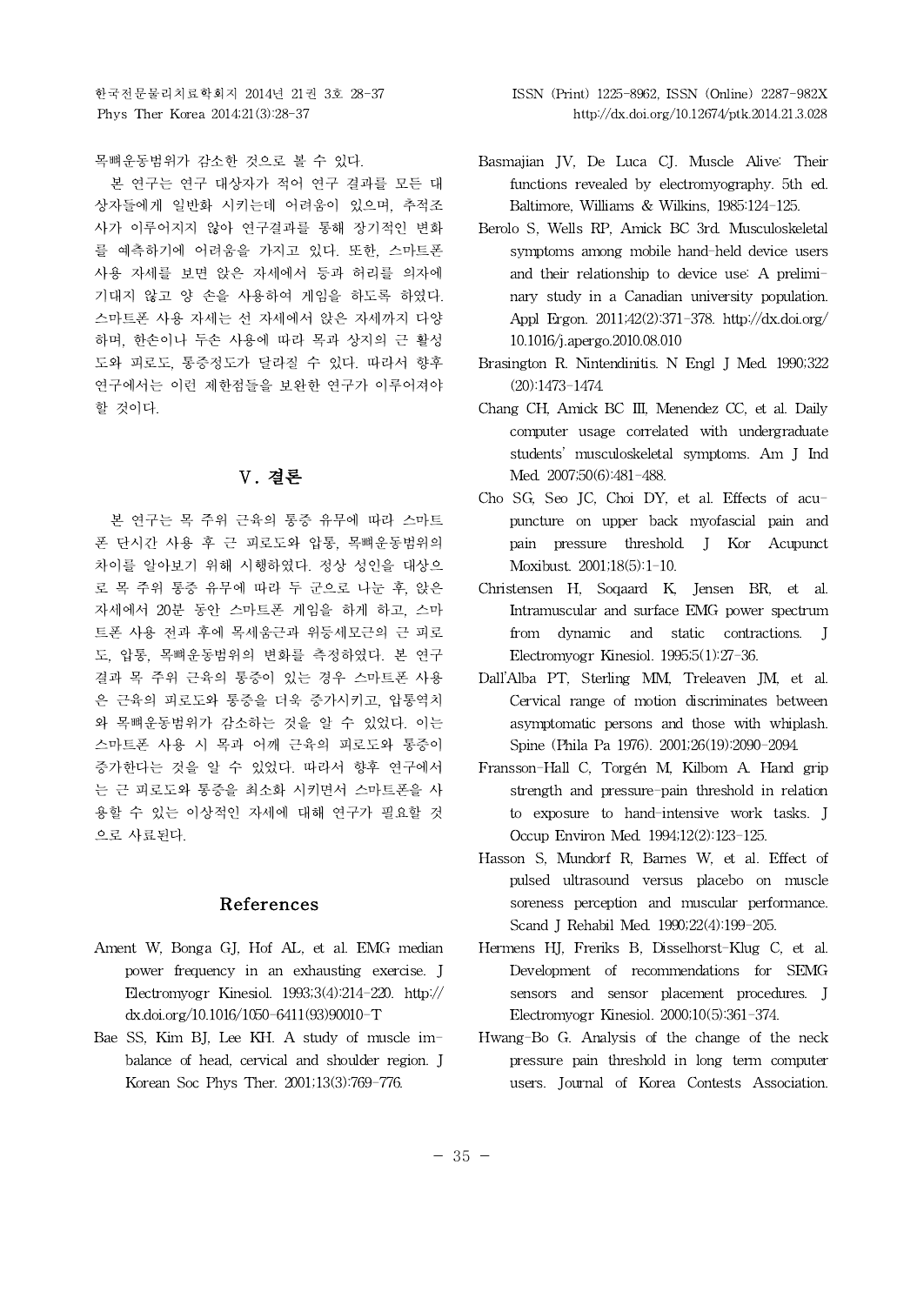한국전문물리치료학회지 2014년 21권 3호 28-37 ISSN (Print) 1225-8962, ISSN (Online) 2287-982X

2008;8(6):151-158.

- Jin WJ, Yu TY, Jin YH, et al. Visual analogue scale in acute pain measurement: Its usefulness as a pain measurement tool in an emergency setting. J Korean Soc Emer Med. 2003;14(1):61-65.
- Jones DA, Newham DJ, Clarkson PM. Skeletal muscle stiffness and pain following eccentric exercise of the elbow flexor. Pain. 1987;30(2): 233-242.
- Jung JY. The effects of home-exercise program on the pain, cervical range of motion, neck disability index and cervical spine curvature for patients with chronic neck pain. Seoul, Ehwa Womans University, Master Thesis. 2005.
- Kim HW. Investigation of the outcome in the treatment for cervical facet subluxation complex: Comparison of adjustment manipulation therapy with adjustment manipulation combined with soft tissue therapy. Seosan, Hanseo University, Master Thesis. 2001.
- Kim YG, Kang MH, Kim JW, et al. Influence of the duration of smartphone usage on flexion angles of the cervical and lumbar spine and on reposition error in the cervical spine. Phys Ther Korea. 2013;20(1):10-17. http://dx.doi.org/10.12674 ptk.2013.20.1.010
- Kim SH. Effects of different stretching methods after exercise on delayed onset muscle soreness and exercise performance. Exercise Science. 2009;18 (4):527-538.
- Ko K, Kim HS, Woo JH. The study of muscle fatigue and risks of musculoskeletal system disorders from text inputting on a smartphone. J Ergon Soc Korea. 2013;32(3):273-278.
- Korea Economy. Neck disk from smartphone, if you are not careful you are not an exception [Internet]. Seoul, 2012 Mar 2 [Cited 2014 July 16]. Available from: http://hankyung.com/news/app/ newsview.php?aid=2012030209777&intype=1
- Korea Internet & Security Agency. Summary report of the wireless internet access survey in 2012 [Internet]. Seoul, 2012 Dec 20 [Cited 2014 May 12].

Available from: http://isis.kisa.or.kr/board/index.jsp? pageId=040100&bbsId=7&itemId=790

- Lee YS. A study on the effect of mobile phone use addiction on teenage health: Focused on neck pain. Seoul, Gwangwoon University, Master Thesis. 2013.
- Ming Z, Pietikainen S, Hanninen O. Excessive texting in pathophysiology of first carpomatacarpal joint arthritis. Pathophysiology. 2006;13(4):269-270.
- National Information Society Agency. Internet addiction survey in 2012 [Internet]. Seoul, 2013 Jun 28 [Cited 2014 Apr 13]. Available from: http:// www.nia.or.kr/bbs/board\_view.asp?boardid=2014 08061323065914&Order=020303&id=11189
- Netto KJ, Burnett AF. Reliability of normalisation methods for EMG analysis of neck muscles. Work. 2006;26(2):123-130.
- Onishi N, Nomura H, Sakai K, et al. Shoulder muscle tenderness and physical features of female industrial workers. J Hum Ergol. 1976;5(2):87-102.
- Park JH, Kang SY, Jeon HS. The effect of using smart-phones on neck and shoulder muscle activities and fatigue. Phys Ther Korea. 2013;20(3): 19-26. http://dx.doi.org/10.12674/ptk.2013.20.3.019
- Roh SC, Lee SJ, Song JC, et al. Association between myofascial pain syndrome and the assessment of pain and the related function tests in female telephone directory assistance operators using VDT. Korean J Prev Med. 1997;30(4):779-790.
- Ryu TB. Reliability and performance analysis of preferred hand in smart phone text entry using one hand. Ergonomics Society of Korea. 2010;10: 213-218.
- Shin G, Zhu X. User discomfort, work posture and muscle activity while using a touchscreen in a desktop PC setting. Ergonomics. 2011;54(8):733-744. http://dx.doi.org/10.1080/00140139.2011.592604
- Sin BS, Park CY. Pressure pain threshold of shoulder muscles in VDT workers. Korean J Occup Environ Med. 1996;8(1):15-26.
- Straker LM, Coleman J, Skoss R, et al. A comparision of posture and muscle activity during tablet